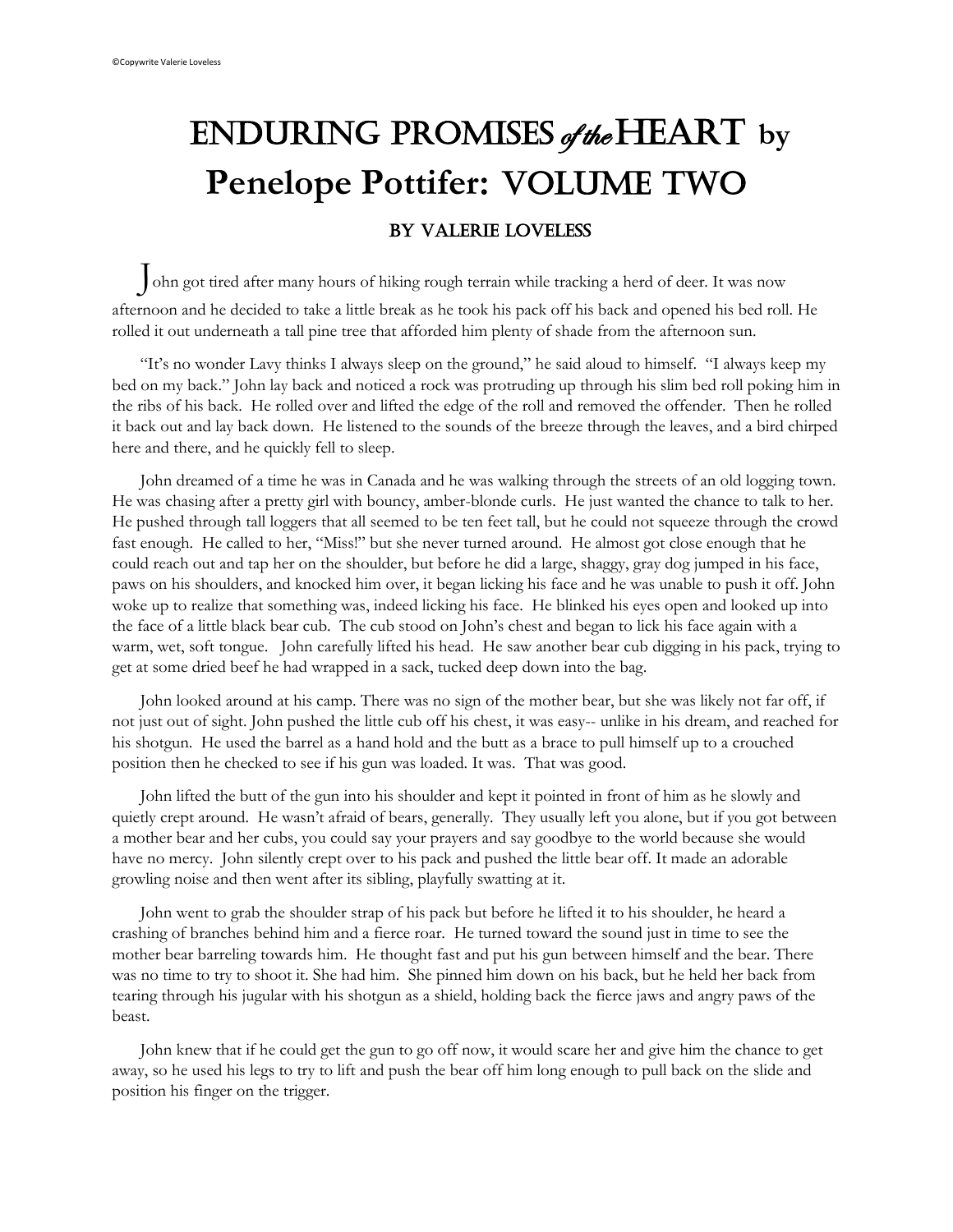Mother bear came back down on John's gun, her hot breath and wet slobber hitting him in his face, he pulled the trigger and the gun shot off with an echoing bang. Mother bear jumped back and ran away from John, but her cubs went the opposite direction, still leaving John between an angry mother bear and her babies.

*Not good*, John thought. She would undoubtably double back and attack him again until she either got ahead of him with her cubs and felt they were out of danger, or she or John were dead. John grabbed his pack and threw it on his back. He left his bed roll though, not having enough time to roll it up. He was going to try to get ahead of the cubs. That way mother bear would catch up with them and John would be well away.

John raced through the thick underbrush and jumped over boulders agilely, his shotgun still in hand. He could hear the baby bears crashing through the trees up ahead and calling for their mother. He easily overtook the cubby little creatures and decided he would try to scare them back toward their mother. "Hey!" He shouted with arms raised in the air. "Go on! Get!" The little bears, half curious paused, and half scared turned and headed back the way they had come.

"There." John said to himself. "No harm done." He rubbed his strained neck from the exertion of pushing a 600-pound bear off himself. He had a few bleeding scratches on his hands and forearms, but nothing too severe. Then John heard horses galloping his way. He realized there was a trail just another hundred yards in front of him. He watched as two horses with one rider, a small blonde woman, raced past. He hoped, for her sake, she would keep going and her horses wouldn't see the bear and spook.

John wanted to make sure that he got out of the bear's territory, he was certain he was near the valley that funneled into the logging road and going toward humans was the best way to get out of bear country.

John walked quietly toward the setting sun. He was disappointed that he had lost his bed roll. It would be rough to sleep on the bare ground without any blankets, but he could hike back up in a few days and retrieve it. Maybe the loggers would let him borrow a cot at their camp. John was almost to the road when he heard the cranky mother bear growling and roaring again. John froze. He lifted his gun to his shoulder and looked around cautiously. The light of the day was dimming. John thought he had a better chance seeing the bear coming if he were out on the open road. He really hoped he wouldn't have to shoot a mother bear, but if it came down to her or him, he chose him. He crept out into the road and headed in the direction of the logging camp. He was probably a few miles from it, and they often allowed the trappers to bed there with them.

John heard a rustling and the roaring of the bear behind it. He lifted his gun again to the tree line and waited for her to come out at him. He was surprised when instead he saw a woman, her dress torn to shreds and her face and hands bleeding. She looked terrified and fell to the ground, protecting her neck and head with her hands. Then came the bear. It crashed out of the trees in a fury of fur. John saw the bear going for the woman and he still didn't have the heart to shoot the mother of two cubs so he ran with all his might, and just as the bear was about to pounce down on the woman John rammed the bear with his shoulder, throwing all of his weight into it.

He felt the bones of the creature meeting with his and his vision went black momentarily. He and the bear rolled over each other a few times and then separated as the bear scrambled to get up, dazed.

John, still with gun in hand, lifted the gun to his shoulder and pointed it at the bear. She stood on her hind legs and let out another roar. John fired a shot off just over her shoulder, as a warning. Stunned, she got back down on all fours and snorted as she shook her massive furry head. "Go on!" John yelled. "leave us be and find your cubs!" John knew she couldn't understand but hoped she would obey, because he would not have time to load his gun again. She stumbled back a few steps, protested weakly, then turned and ran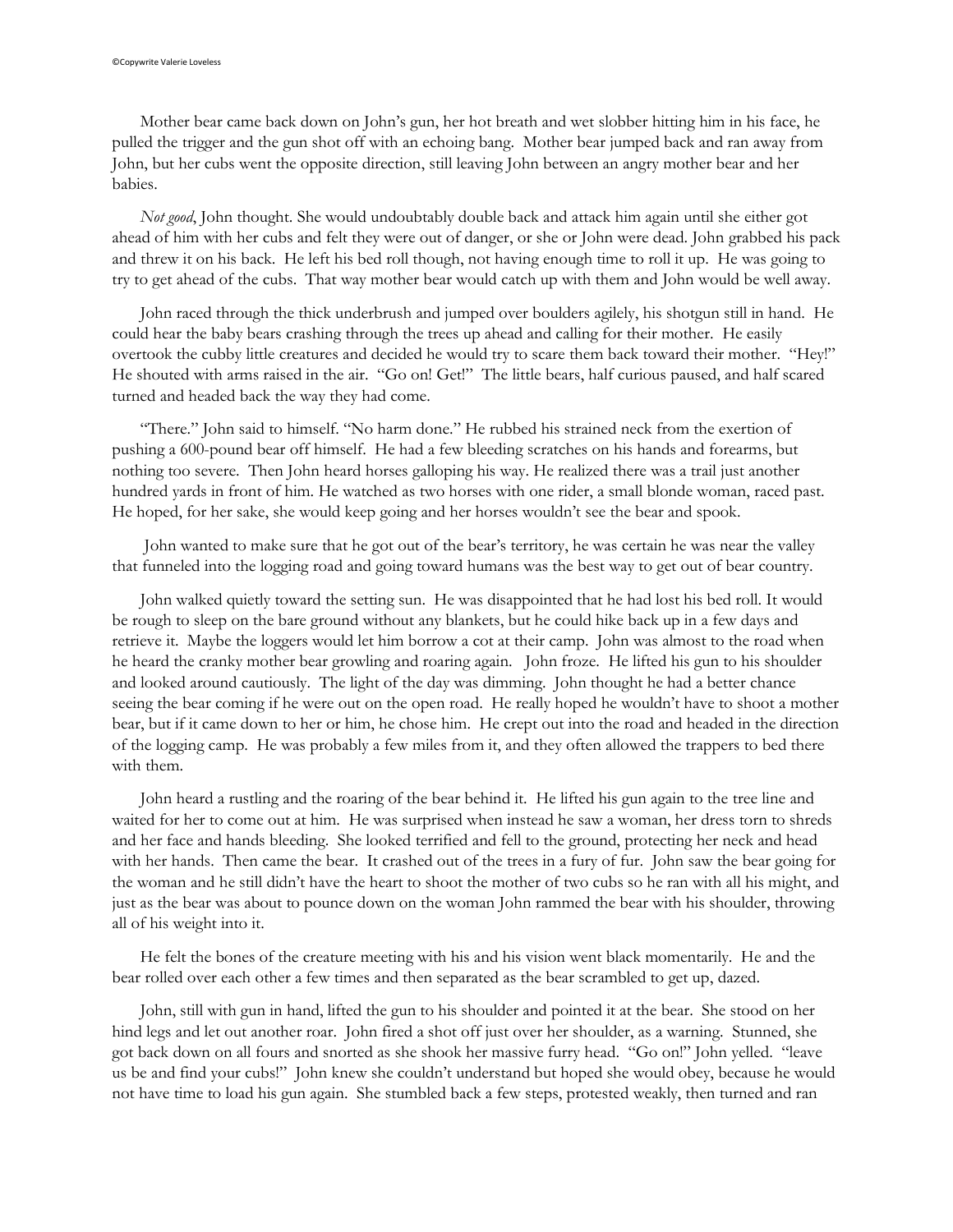back into the tree line. John chased after her yelling and waving his arms, so that she would not come back for him again. He prayed she was sufficiently scared enough to stay away from him.

John ran to the woman in the road. "Hey, hey, it's alright." With wide and frightened eyes, she unhooked her hands from behind her head and looked at John.

"Lavy? What are you doing out here?" He asked as he pulled her into his arms. She was shaking.

"Nan, she brought me up here then stole my horse and left me for dead!" Lavender took a deep breath and pulled herself out of John's arms. He stood up and took her by the arm, assisting her up.

"That Nan." John sighed. "Everyone knows this is bear country."

"I didn't." Lavender huffed, "I've never been up here in my life. I didn't even know which way to go back to town once I got chased off the trail by that stupid bear.

"She's got a couple of cubs. They get very angry if you come between them and their cubs, and I'm afraid I had already worked her up before she found you."

"Thank you for your rescue. I thought I would be a supper for sure, I was prepared for the end."

"Are you alright? Are you hurt?"

Lavender looked herself over, besides a few scratches and her dress being torn all over the bottom of her skirt, she was fine. Then she looked over John. He had blood dripping down his arms, and a brutal looking cut across his forehead. "You, however, are not alright." Lavender took a white hanky out of her skirt pocket and put it to John's head wound. He winced in pain.

"I didn't realize she had got me." He said, smiling.

"It's not as bad as it looks. It's just a scratch but a bleeder." She took his hands and gently tried to wipe the blood from them as well but most of it had already dried.

"See, I'm fine as well, looks worse than it is."

"John, I hate to impose upon you further, but I need to get home." Lavender said, her eyes pleading for further rescue.

"I'm afraid I can't help you with that." John said. Lavender's heart sank. Her father was right. He was just another ill-mannered mountain man. "At least not tonight."

"Oh." Lavender's brows knit together.

"I was headed to the logging camp for the night. I don't have a horse, so I would never be able to get you back to town before morning, so we will have to sleep there, and I'll borrow a horse to get you home first thing in the morning. Come on, we better get a move on."

"I—" Lavender started to protest, but she knew it was hopeless. She would have to sleep in the logging camp and there was nothing she could do about it.

They walked side by side for an hour, not saying much. It got dark and Lavender kept tripping on bumps and rocks in the road. She groaned slightly.

"Are you alright?" John stopped and Lavender stopped too.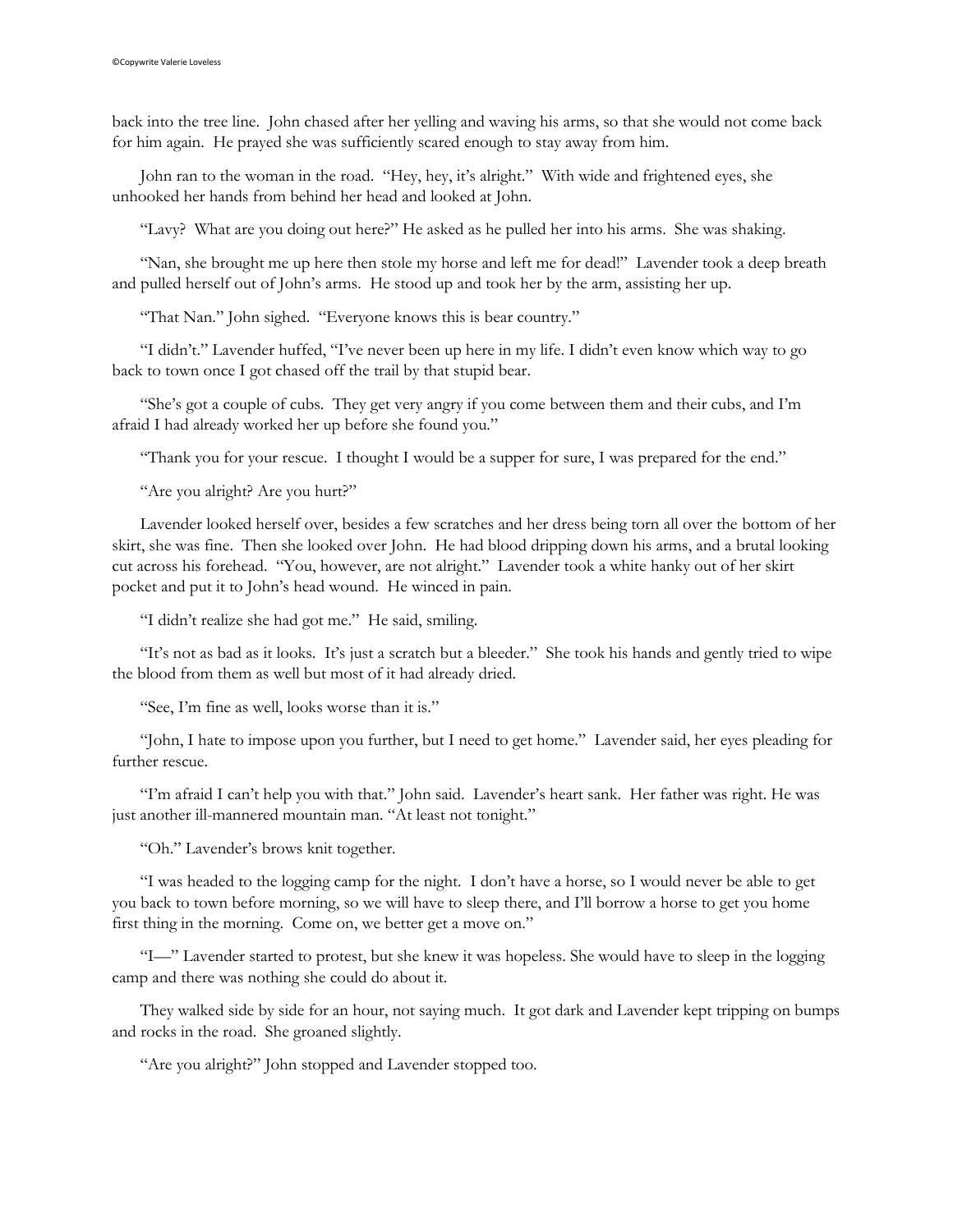"It's my feet. I'm not wearing walking shoes, you see?" Lavender's fine boots were hard soled and afforded her no comfort or flexibility walking on such rough terrain.

"No, matter," John said as he lifted her off the ground and into his arms in one fail swoop.

"OH!" Lavender said as he took her greatly by surprise. "Thank you."

"I'm going to have a talk with that father of Nan's when we get back to town tomorrow. What's his name? Paul?"

"Pauly." Lavender said quietly as she was being gently rocked in Johns strong arms, sleepiness was coming on.

"That was a dangerous stunt she pulled, leaving you up here alone! At the end of the day-- no way to get yourself back home. If I hadn't come along you would be dead. No doubt about it. If I had any say in it, she would be jailed. I know that's harsh, putting a young lady in jail, but this is serious disregard. Maybe now your father will appreciate the kind of gentlemen I am when I bring you home to safety. Don't you think Lavy?"

But Lavender didn't respond. John looked down at her face and saw that she had drifted off peacefully to sleep. He kissed her forehead and kept walking. It wasn't long before he got to the logging camp and quietly asked for a bed for the night. They pointed out a small shack of a cabin that had a few cots in it. He laid Lavender down on a cot and gently tucked her in, then took a bed roll that was piled on the far wall with several others and took it out side to sleep by the fire.



Lavender awoke and first noticed a musty smell around her. She opened her eyes and was confused as to where she was. She looked around and saw several small dusty cots, empty. There was daylight streaming in through holes and slits in the walls and roof of the small cabin she was in. Then she remembered about Nan, John and the bear. In the distance she could hear saws and axes, occasionally a man would shout something. She lay in the cot for just a few minutes thinking about what had happened to her. She began plotting how she would take care of Nan when she got home, and how she would explain to her father about spending the night in a logging camp with the man that her father was adamant about her staying away from. At first Lavender fancied the thought that her father would be pleased that John saved her life and he would allow him back into the store. Maybe in time he would even allow John to talk to her.

Lavender sat up and felt the soreness of her whole body. Hiking through the woods in a corset and fine ladies boots left her feeling like she had been dragged behind a horse. The pain shot through her and made her want to cry. She instantly became grumpy and made up her mind about what to do about John. She would tell him as soon as she saw him.

She heard a gentle knock on the door. "Come in," her voice creaked.

"How are you this morning?" A bright eyed, and fresh-looking John stooped down as he entered through the low cabin door. He had clearly washed and even shaved. He looked more handsome than ever. Lavender had to catch her jaw from hitting the floor.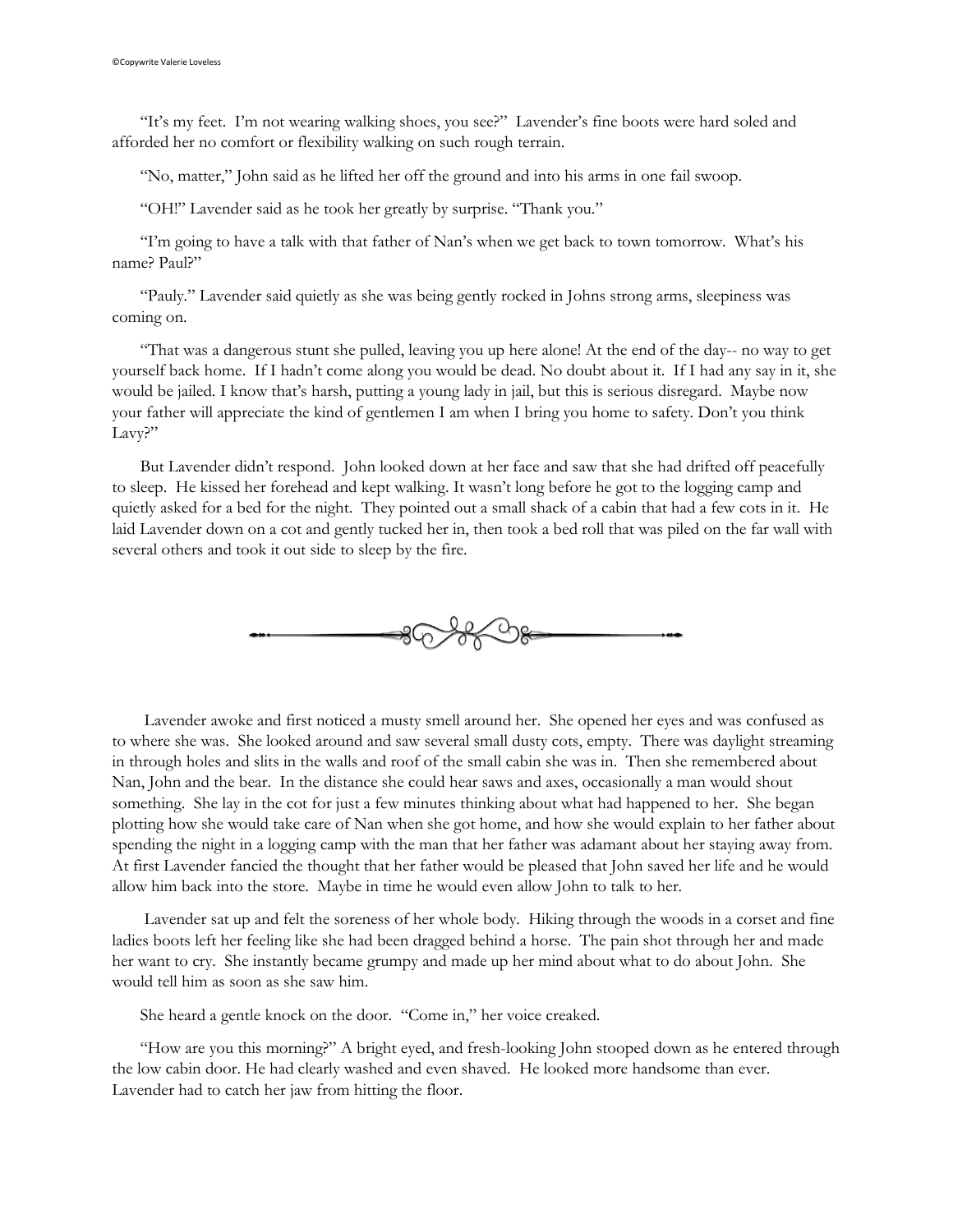"I'm fine. I'm ready to go." She said sullenly.

"Alright. Do you want some coffee or tea first? It's a long way home, even by horseback.

"Yes, I remember. I rode most of the way up here myself." Lavender frowned.

John shook his head. Lavender knew she was being unpleasant with him and was waiting for him to chastise her for being so rude when he had just saved her.

"I'm so sorry this has happened to you." He sat on the cot next to hers and took her hand gently. "I'll get you to the comfort of your home as soon as possible, I promise."

Lavender sighed. Now she felt bad for her behavior. He was truly the kindest gentleman she had ever met. He was an enigma. How does a mountaineer gain such manners? "Thank you." She smiled, more politely. "I'll take a coffee before we go."

"Of course, I've got some ready for you." John said as he stood. Lavender tried to stand as well but realized that her feet were so sore, she couldn't put much weight on them. She winced in pain and took several painful steps. John looked back at her and before she could say a word, he whisked her off her feet. He carried her to a large boulder and set her gently down. There were sounds of a sawmill and axes nearby, but Lavender could see no one. All the loggers must have left for work before she awoke.

"There we are." He said, as he handed her a coffee in a blue, speckled, enamel covered mug that had been bent too many times to count. "Sorry, there is no milk or sugar."

"Thank you. It's fine." Lavender said as she sipped the bitter drink carefully. "John," Lavender began as John sat closely next to her on the large rock. "I think it would be best if you-- we kept my rescue a secret from my father."

John said nothing. So, Lavender felt compelled to explain. "My father is not a reasonable man, Mr. Buxton. He—He will not see this as a rescue. He will probably think you kidnapped me. Pauly and my father, they never see the bad in Nan. Nothing will be done regarding her, and if my father thinks you just happened to chance upon me in the mountains... Well... He won't think that it was chance, I'd hate to hear what he would accuse you of."

John shook his head in agreement, he smiled but it didn't look sincere.

"I know this is a terrible way to thank you for saving my life." Lavender looked down at her coffee shamefully.

"We better get you home now." John said as if nothing grievous had previously been said. "Let's get a move on." He took her cup from her and threw out the rest of the coffee on the ground then lifted her up and walked her over to a horse that was saddled and ready to go. He carefully helped her up on the horse then lifted himself up. Without saying a word, he urged the horse on, and they galloped off down the road.